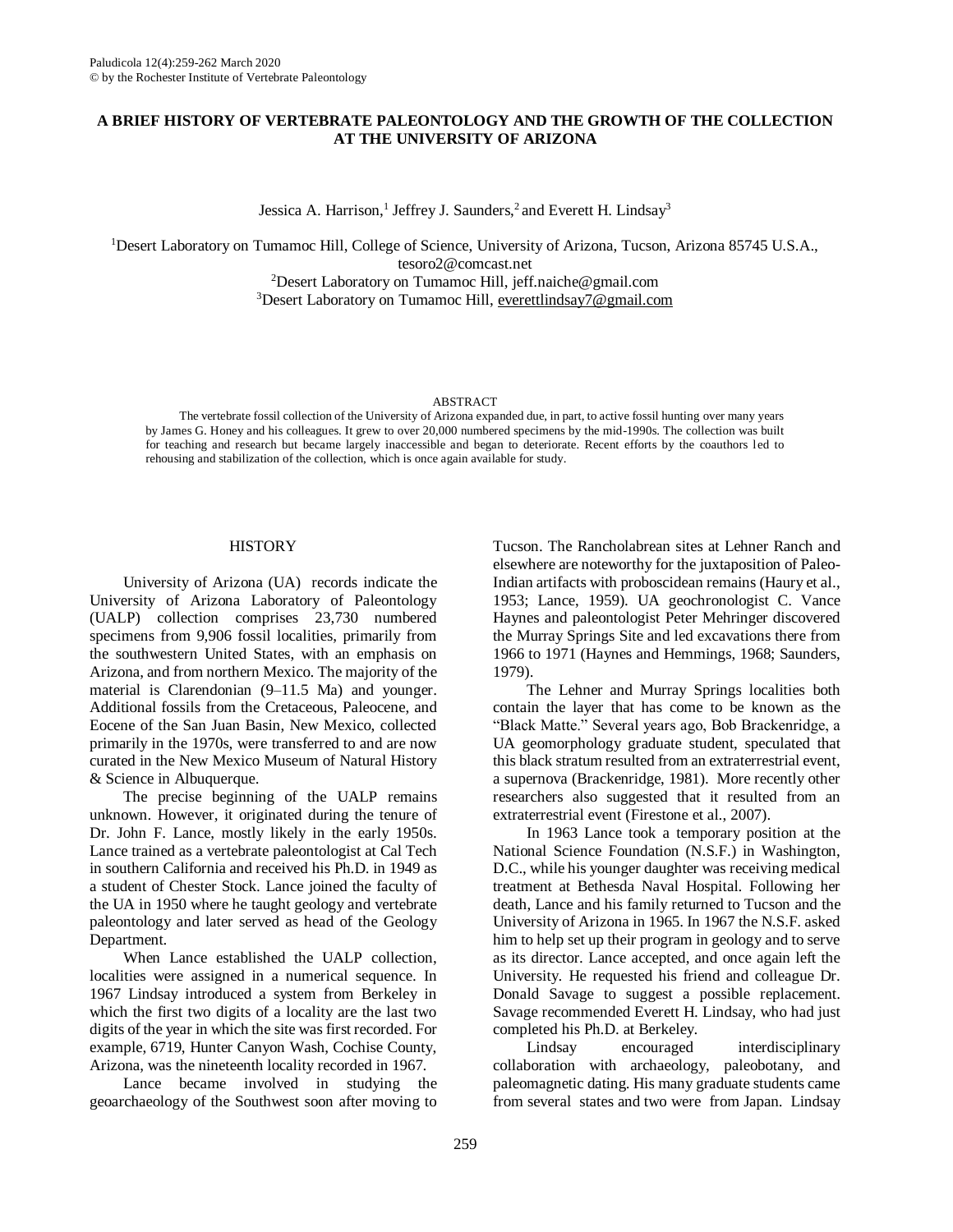

FIGURE 1. Old wooden cabinetry at the Desert Laboratory on Tumamoc Hill, out of alignment. \_\_\_\_\_\_\_\_\_\_\_\_\_\_\_\_\_\_\_\_\_\_\_\_\_\_\_\_\_\_\_\_\_\_\_\_\_\_\_\_\_\_\_\_\_\_\_\_\_\_\_\_\_\_\_

provided his graduate students with opportunities to do field work and research in Mexico, Pakistan, and China in addition to the U.S.

During Lindsay's twenty-nine years (1967–1996) as professor at UA, he vigorously pursued mapping and collecting new fossil localities as well as previously known localities in Arizona (Lance, 1960) and northwestern Mexico by him and his students. These include the San Pedro Valley (e.g. Gidley, 1922; Stirton, 1931; Gazin, 1942; Jacobs, 1977; Harrison, 1978; Lindsay et al., 1990), the Bidahochi formation (Repenning et al., 1958; Baskin, 1979), and Yepómera, Chihuahua, Mexico (Lance, 1950; Lindsay and Jacobs, 1985; Lindsay et al., 2006) and the Clarendonian Milk Creek Formation in the Walnut Grove Basin (Lance, 1960).

Walnut Grove is the Locality 1 in the UALP catalog. It is one of the most productive UALP localities, represented by 789 UALP specimens. James G. (Jim)



FIGURE 2. Sample of specimens and labels from a drawer that was home to generations of rodents. \_\_\_\_\_\_\_\_\_\_\_\_\_\_\_\_\_\_\_\_\_\_\_\_\_\_\_\_\_\_\_\_\_\_\_\_\_\_\_\_\_\_\_\_\_\_\_\_\_\_\_\_\_\_\_

Honey, to whom this volume is dedicated, was well liked and much appreciated in the UALP family, informally referred to as the Red Fireballs, of which he was a founding member. Jim's love of field work is reflected in the 467 specimens he collected at Walnut Grove between 1970 and 1979. The many fine camelid specimens from Locality 1 were included in Jim's Master of Science thesis (Honey, 1977) and exhaustively reviewed by Honey (Honey and Taylor, 1978). Jim also initiated a project of screening for microfauna at Walnut Grove, which resulted in a small, uncurated collection of rodents in the UALP.

Locality 77, assigned as Recent (last 10,000 years) by Lance late in his tenure, at one time comprised 328 comparative specimens, from complete skeletons to isolated teeth. However, that number is presently much diminished, presumably through 'appropriation' after Lindsay's retirement. Among the lost is the articulated skeleton of *Canis familiaris* used by Lance to good effect in his first-year paleontology course. Also missing is the skull of a camel that Lindsay hand-carried from Islamabad, Pakistan, to Tucson in a woven fiber basket. This specimen had no formal locality number.

Lindsay retired in 1996, and the University of Arizona chose to discontinue the vertebrate paleontology program. Efforts by preparator Kevin Moodie to maintain the collection received minimal support from the Department of Geosciences, and the collection deteriorated over the next twenty-one years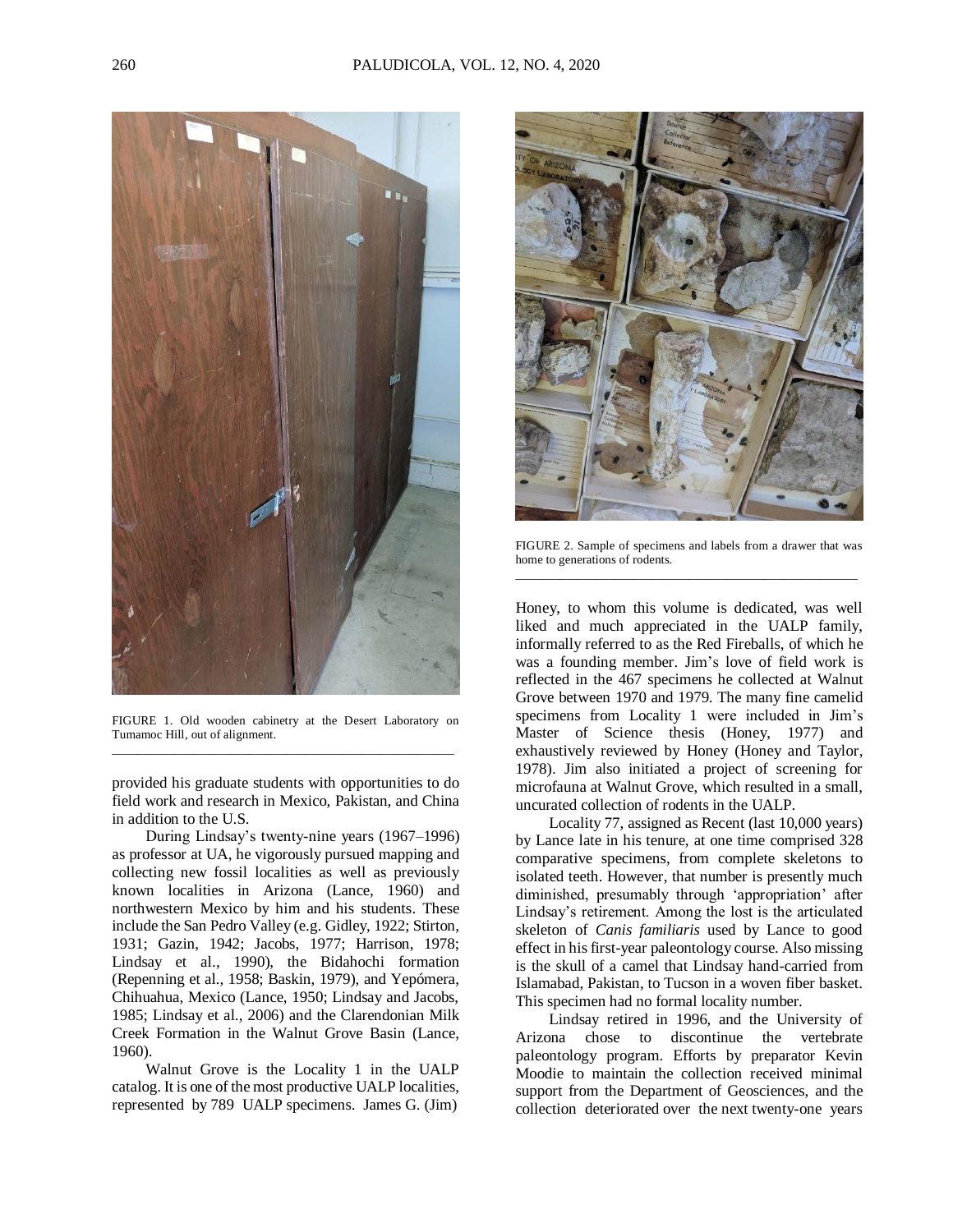

\_\_\_\_\_\_\_\_\_\_\_\_\_\_\_\_\_\_\_\_\_\_\_\_\_\_\_\_\_\_\_\_\_\_\_\_\_\_\_\_\_\_\_\_\_\_\_\_\_\_\_\_\_\_\_\_\_\_\_\_\_\_\_\_\_\_\_\_\_\_\_\_\_\_\_\_\_\_\_\_\_\_\_\_\_\_\_\_\_\_\_\_\_\_\_\_\_\_\_\_\_\_\_\_\_\_\_\_\_\_\_\_\_\_\_\_\_\_\_\_

FIGURE 3. Cleaned and curated specimens in new Lane cabinetry and renovated workspace.

(Figures 1, 2) in their old cabinetry and due to rodent infestation.

In 2017 Dr. Jeffrey J. Saunders, who had completed his Ph.D. on fauna (especially *Mammut*) from spring deposits in Missouri under the direction of Lindsay in 1975, returned to Tucson following his retirement from the Illinois State Museum. He undertook with Lindsay the daunting task of cleaning, repairing, and re-curating the UALP collection. Former graduate student, Dr. Jessica A. Harrison eagerly assumed triumvirate position in this initiative.

In 2018 the UA awarded an internal grant proposal made by Dr. Benjamin T. Wilder, director of the Desert Laboratory on Tumamoc Hill. These funds made possible the purchase of 56 Lane storage cabinets, with 442 drawers. Additional funding was obtained from the Southwestern Foundation for Education and Historical Preservation for the purchase of steel shelving and the renovation of the area in which the UALP collection is housed (Figure 3).

The majority of the collection is now in chronological order and by locality and is once again accessible for study by contacting any of the authors. There is a renovated and equipped preparation lab that

accommodates oversize storage. The transfer, cleaning, and repair of the larger specimens, primarily Proboscidea, is yet a work in progress.

#### ACKNOWLEDGMENTS

We thank L. Hart, P. Mirocha, and S. Voss for their photography. We thank the reviewers for their effort and patience.

## LITERATURE CITED

- Baskin, J.A. 1979. Small mammals of the Hemphillian age White cone local fauna, northeastern Arizona. Journal of Paleontology 53(3): 695-708.
- Brackenridge, G.R. 1981. Terrestrial paleoenvironmental effects of a late Quaternaryage supernova. Icarus 46(1): 81-93.
- Firestone, R.B., A. West, J.P. Kennett, L. Becker, T.E. Bunch, Z.S. Revay, P.H. Schultz, T. Belgya, D.J. Kennett, J.M. Elandson, O.J. Dickenson, A.C. Goodyear, R.S. Harris, G.A. Howard, J.B. Kloosterman, P. Lechler, P.A. Mayewski, J. Montgomery, R. Poreda, T. Darrah, S.S. Que